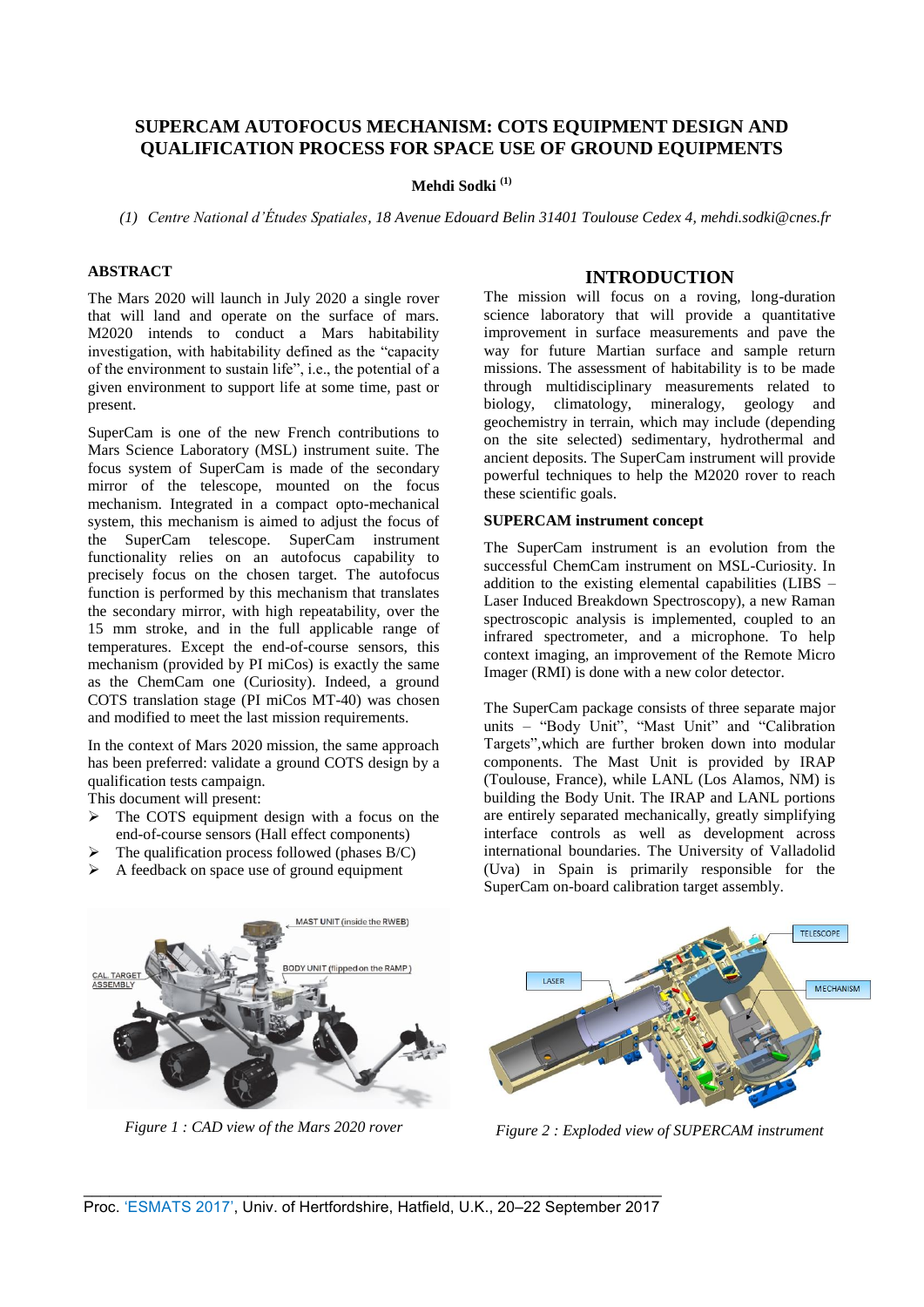The Mast Unit (SCMU) consists of a telescope with a focusing stage, a pulsed laser and its associated electronics, an infrared spectrometer, a color CMOS micro-imager, and focusing capabilities.

The Body Unit (SCBU) consists of three spectrometers covering the UV, violet, visible and near-infrared ranges needed for LIBS.

In addition, a set of calibration (SCCT) targets mounted on the Rover will enable periodic calibration of the instrument.

### **1- SPECIFICATION**

The performances specified for the autofocus mechanism of SuperCam are summarized in the table 1.

| <b>Function</b>                        | <b>Characteristics</b>                      | <b>SuperCam targets</b>                                               |  |
|----------------------------------------|---------------------------------------------|-----------------------------------------------------------------------|--|
|                                        | <b>Total mass</b>                           | $<$ 300g                                                              |  |
| <b>Design</b>                          | Volume                                      | $110 \times 55 \times 30 \text{ mm}^3$                                |  |
| Power                                  | Normal mode                                 | 2.4 W                                                                 |  |
| consumption                            | Boost mode                                  | 3.2 W                                                                 |  |
|                                        | Speed                                       | 10, 50, 100, 150 steps/s<br>$(= 12.5 \text{ to } 187.5 \text{ µm/s})$ |  |
|                                        | Translation range                           | $15 \text{ mm}$                                                       |  |
| <b>Kinematic</b>                       | Absolute position                           | $30 \mu m$                                                            |  |
| performances                           | Resolution                                  | $1.25 \mu m$ (powered)                                                |  |
|                                        |                                             | 5 µm (unpowered)                                                      |  |
|                                        | Autofocus precision<br>(with repeatability) | $<$ 5 µm                                                              |  |
| <b>Interference</b><br>of<br>movements | Translation<br>(out of translation axis)    | $50 \mu m$                                                            |  |
|                                        | Rotation<br>(around travel axis)            | 2/3 ArcMin                                                            |  |
|                                        | Stability                                   | $3 \mu m$ for $10s$                                                   |  |
|                                        | Cruise (UHV Storage)                        | $50^{\circ}$ C                                                        |  |
| <b>Thermal</b><br>environments         | Non-operating                               | $[-55^{\circ}\text{C}$ ; +60°C]                                       |  |
|                                        | Operating                                   | $[-40^{\circ}\text{C} ; +55^{\circ}\text{C}]$                         |  |
| <b>Mechanical</b>                      | <b>Shocks</b>                               | 1400 g @ 1600Hz                                                       |  |
| environments                           | Random vibrations                           | All axis: 7.9 G rms                                                   |  |
| <b>Life time</b>                       | On ground                                   | 6 000 cycles                                                          |  |
|                                        | On Mars (operational)                       | 18 060cycles                                                          |  |
|                                        | Operating life                              | Ground: 5 years<br>Cruise: 10 months<br>Mars: 1 Martian year          |  |
|                                        | Electrical travel range                     | $>13$ mm                                                              |  |
| <b>Sensors</b>                         | Absolute precision of<br>the stop position  | $10 \mu m$                                                            |  |

### *Table 1: Mechanism requirements*

In order to cover the delta between the ChemCam and the SuperCam mechanisms requirements, the dedicated development plan was to accept and qualify the batch by tests in representative environments. In this way, all performances have been measured to check the conformance of each COTS models with the expected operating performances.

Using this technique, without dimensioning studies, the major risk is to fail during the acceptance tests or qualification tests sequences.

### **2- COTS AUTOFOCUS MECHANISM DESIGN**



*Figure 3 : SuperCam autofocus mechanism*

#### **Mechanical architecture**

The « autofocus mechanism » assembly is made up of 4 subassemblies:<br>1- The motor

- The motor stage
- → Phytron stepper motor : ZSS25-200-0.6A
- 2- The stage for guiding the screw in the fixed part  $\rightarrow$  Stainless balls bearing
- 3- The movement conversion stage  $\rightarrow$  Screw/nut system lubricated with Ultratherm 2000 and Dicronite ++
- 4- The stage for guiding the mobile part (slider) which ensures the straightness of the displacement  $\rightarrow$  Guide rails and stainless steel roller cages



*Figure 4 : Global view of the autofocus mechanism*



*Figure 5 : Sectional view of the autofocus mechanism*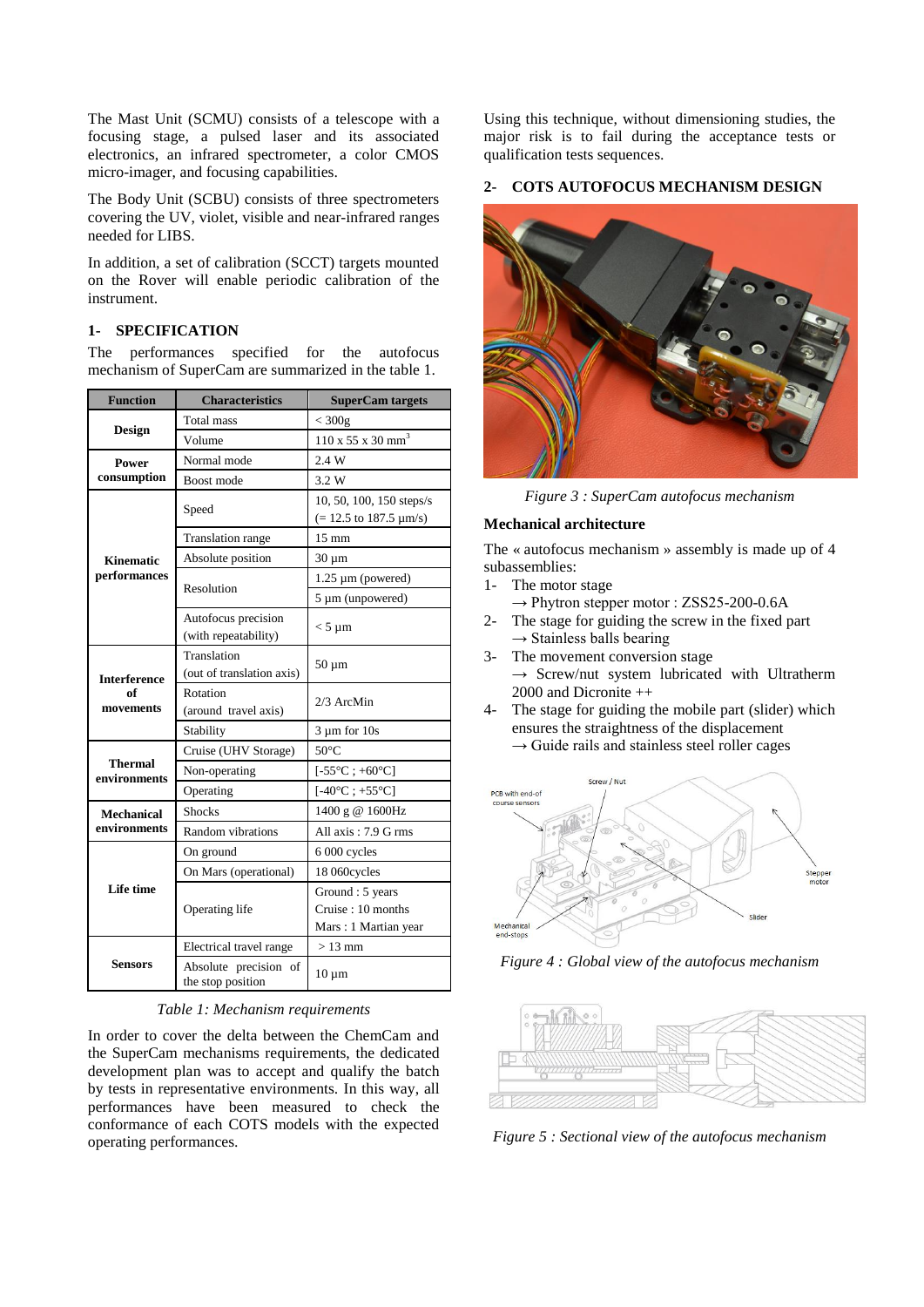# **Motorization**

The motorization stage is based on a Phytron stepper motor (ZSS-25-200-0.6A). The main characteristics of the motor are presented below :

- Current rating : 600 mA (800 mA in boost mode)
- Angular step : 1.8 ° (i.e. 200 steps / revolution)
- Holding torque : 12 mN.m
- Detent torque : 2 mN.m
- Winding resistance (parallel connection) : 3.25 Ohms
- Winding inductance : 1.5 mH

#### **End-of course sensors and magnets**

## **a- Trade-off**

As a reminder, the ChemCam mechanism was equipped with one electrical-stop comprised of an Infineon differential magnetoresistive sensor (FP-212-L-100-22) and a Permalloy pastille.

In the context of SuperCam, the need is a little bit different. In fact, two key functions are required :

- $\triangleright$  Safety function : prevent displacement in mechanical-stop for both moving directions
- Reset function : ensure one (or two) reference position(s) in case of motor steps counter loss

Given the impossibility of supplying the ChemCam sensor technology (end of production with no stock available), a trade-off was carried out. Thus, a few position sensor technologies have been considered. The main conclusions are listed in the table 2.

Finally, the choice fell on the Hall Effect sensors (Optek – OMH3075B). In fact, two main factors led to this choice :

- $\triangleright$  The contactless capacity in order to preserve the maximum motorization margins.
- $\triangleright$  The current qualification level in order to be compliant with the schedule constraints

In order to cover the need of electrical-stops in both directions, two sensors have been integrated on each mechanism of the batch. A dedicated PCB has been developed; it is shown on figure 6.



*Figure 6 : PCB with the two end-of-course sensors* 

| <b>Sensor</b><br>technology | <b>Positive side</b>                              | <b>Negative side</b>                            |  |  |
|-----------------------------|---------------------------------------------------|-------------------------------------------------|--|--|
| <b>Magnetoresistive</b>     | Contactless technology                            | Unavailability                                  |  |  |
| Infineon                    | Chemcam feedback                                  | Measures impacted by temperature variations     |  |  |
| FP-212-L-100-22             |                                                   | (at least in ChemCam configuration)             |  |  |
|                             | Contactless technology                            | No qualification status in Europe               |  |  |
| <b>Magnetoresistive</b>     | Martian rovers feedbacks (Curiosity, Opportunity) | Need to be entirely qualify (impact planning)   |  |  |
| Sensitec                    | Precision                                         |                                                 |  |  |
| GF708 or AL798              | Repeatability                                     |                                                 |  |  |
|                             | Measures not impacted by temperature variations   |                                                 |  |  |
|                             | Contactless technology                            | Measures impacted by temperature variations     |  |  |
| <b>Hall effect</b>          | Space component                                   |                                                 |  |  |
| Optek                       | European space program feedbacks                  |                                                 |  |  |
| OMH-3075B                   | Precision                                         |                                                 |  |  |
|                             | Repeatability                                     |                                                 |  |  |
|                             | PI miCos nominal design for ground application    | Contact technology                              |  |  |
| <b>Mechanical</b>           | Easy implementing                                 | Complexity of integration                       |  |  |
| switches                    | Low cost                                          | Need to be entirely qualified (impact planning) |  |  |
| Panasonic AV4FU             |                                                   | Precision                                       |  |  |
|                             |                                                   | Repeatability                                   |  |  |
|                             | Contactless technology                            | Precision                                       |  |  |
| <b>Reed switches</b>        | Easy implementing                                 | Repeatability                                   |  |  |
|                             | Low cost                                          | Need to be entirely qualified (impact planning) |  |  |
|                             | Easy implementing                                 | Contact technology                              |  |  |
| <b>Strain gauges</b>        |                                                   | Need to be entirely qualified (impact planning) |  |  |
| Absolute encoder            | Contactless technology                            | No spatialized component                        |  |  |
| (linear/multi turn)         | Precision                                         | Need to be entirely developed (high cost)       |  |  |
|                             | Repeatability                                     | Need to be entirely qualified (impact planning) |  |  |

*Table 2 : Comparative table of envisaged sensors technologies*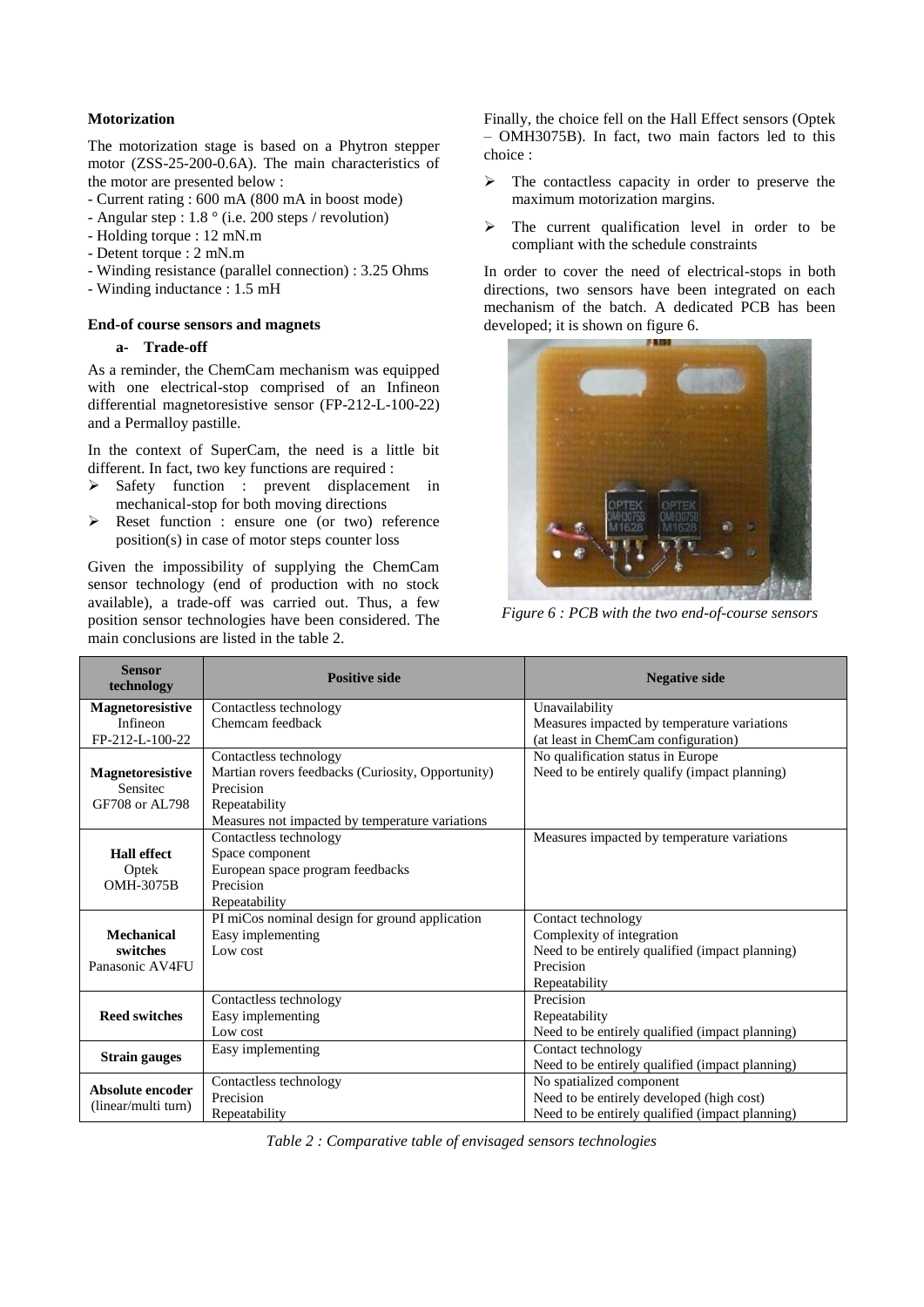### **b- Magnets**

In order to excite the sensors, customized magnets have been provided by Arnold Magnetics. The main characteristics are listed hereafter:

- > Material : Recoma 28
- $\triangleright$  Parallelepiped shape : 2.5 mm x 2.5 mm x 4 mm
- $\triangleright$  Magnetizing
- $\triangleright$  Stabilized : 2 hours at 150°C

#### **c- Design and measure principle**

The electrical end-stops are based on two Hall Effect sensors (one per side) mounted on the lateral bench (fixed part) and two magnets glued on the slider (mobile part).

The output voltage of the Optek sensors change depending on the magnetic field :

 $\triangleright$   $V_{OUT} = V_{IN} = 3.3 V$ 

if the sensor is exposed to the North Pole (in red)

 $\triangleright \quad V_{\text{OUT}} = 0 \text{ V}$ 

if the sensor is exposed to the South Pole (in blue)

This sensor is a bi-polar device. So, the output voltage stays constant while the sensitive area is not exposed to the opposite magnetic field.

As it is presented on the view, the sensor called "Close focus" is located on the "Infinite focus side" and the sensor called "Infinite focus" is located on the "Close focus side".



*Figure 7 : Upper view of the mechanism with the magnets and sensors positioning*

#### **d- Electrical end-stops performances**

These sensors are processed to Optek's military screening program patterned after MIL-STD-883. These components have passed Radiation Hardness testing up to 350 Krad per MIL-STD-883 method and up to 150 Krad for ELDRS.

Throughout the supply, these factory tests have been required :

- $\triangleright$  Read/ Records 100% screening Group A, B, C
- PIND Test

To complete these tests (at components level), the CNES has performed a Destructive Physical Analysis in laboratory on 3 models.

After integration on autofocus mechanism, the sensors performances have been measured. First, the running-in phase (1000 end to ends) was a very good opportunity to switch-on / switch-off the electrical-stops. The absolute position of the slider (mobile part) is measured with an optical encoder (Codechamp, 21 bits).

The table below presents the position repeatability measured at constant temperature (ambient room) for each electrical event.

| <b>Model</b>                |            | SN2        | SN3        | SN4        | SN <sub>6</sub> |
|-----------------------------|------------|------------|------------|------------|-----------------|
| CUS<br>OSE<br>ě             | ON         | $0,005$ mm | $0,006$ mm | $0.01$ mm  | $0,007$ mm      |
|                             |            | 99,3%      | 99,9%      | 98,9%      | 99,9%           |
|                             | OFF        | $0,005$ mm | $0,005$ mm | $0.01$ mm  | $0,007$ mm      |
|                             |            | 97,8%      | 99,7%      | 96,8%      | 99,6%           |
| ⊡<br>CUS<br>ENENI<br>0<br>Ē | ON         | $0,006$ mm | $0,005$ mm | $0.01$ mm  | $0,008$ mm      |
|                             |            | 99,7%      | 99,9%      | 99,1%      | 99.9%           |
|                             | <b>OFF</b> | $0,006$ mm | $0.005$ mm | $0,007$ mm | $0.006$ mm      |
|                             |            | 98,5%      | 99,6%      | 96,1%      | 99,6%           |

| Table 3: Standard deviations measured on 1000 |
|-----------------------------------------------|
| samples                                       |

Note: Values in percent represent the effective sampling after aberrations suppression.

In a second time a characterization in thermal environment has been performed on a model.



*Graph 1 : Absolute position for each Infinite focus switch-on in thermal environment*

As observed, for a given thermal plateau, the repeatability is very fine (lower than 10µm). Nevertheless, this good repeatability strongly depends on the temperature stability.

But as the 3 measures done at 20C show reproducibility and precision the dispersion due to the thermal environment could be compensated for using a temperature table